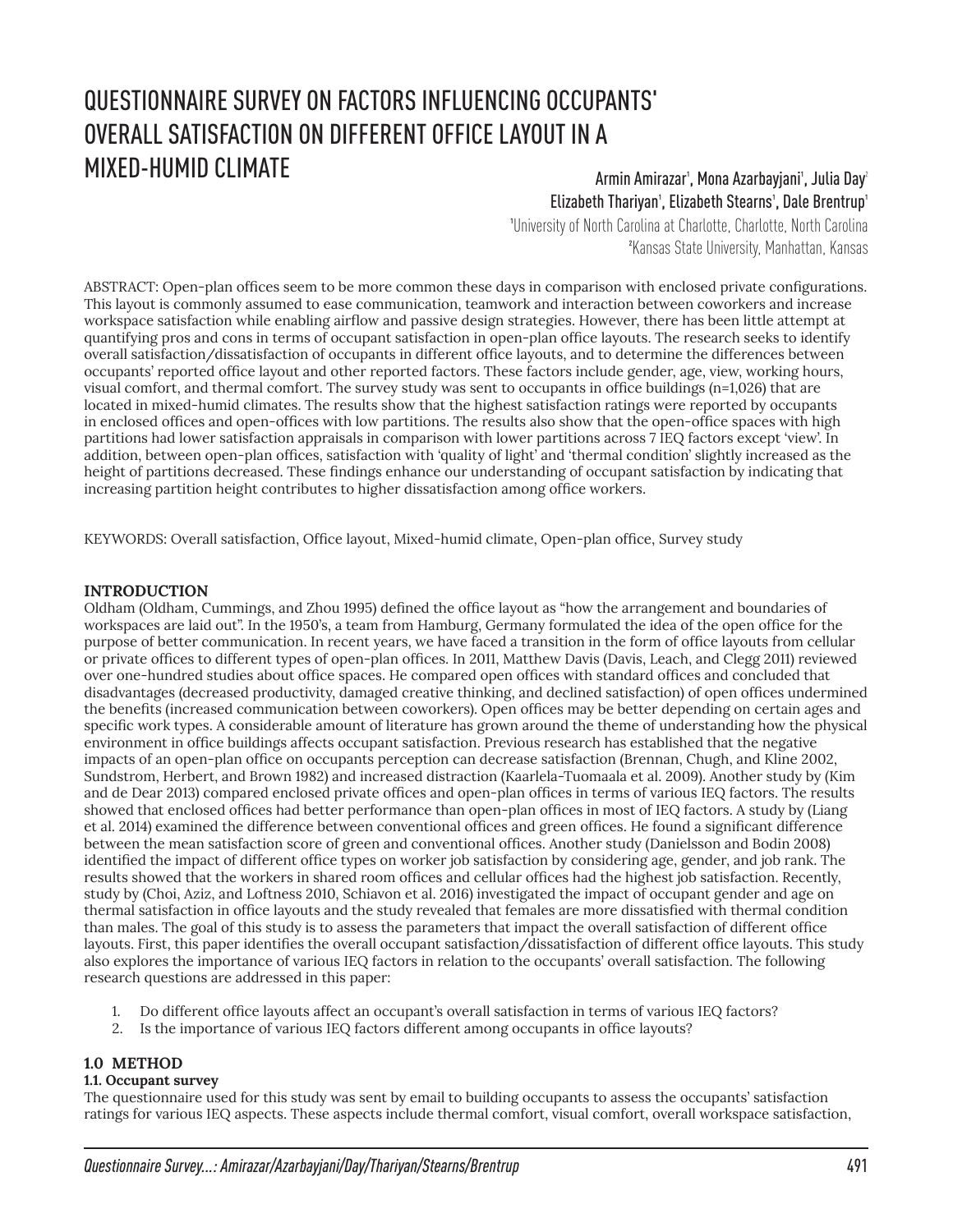and the office layouts. Occupants in three office buildings completed a set of anonymous questionnaires. To measure the building occupants' satisfaction level five-point scale ranged from very dissatisfied/strongly disagrees (scale 1) to very satisfied/strongly agrees (scale 5) was used. Table 1 summarizes the questionnaire items used in the analysis for this study. The survey typically takes five minutes for a participant to complete. Background information about occupants such as the participants' demographics, the type of work they are engaged in, the time spent at the workspace, the workspace layout, and the type of work they are doing is collected at the beginning of the survey. Depending on the availability, floor plans of the surveyed building were collected in order to better understand the building's spatial characteristics and space allocations.

| Category                     | IEQ items                      | Survey questions                                                                                                             | Rating scale |
|------------------------------|--------------------------------|------------------------------------------------------------------------------------------------------------------------------|--------------|
| Thermal comfort              | Thermal satisfaction           | I am satisfied with the thermal conditions in<br>my office workspace.                                                        | $1 - -5$     |
| Visual comfort               | Quality of light               | I am satisfied with the QUALITY of light in my 1--5<br>office workspace.                                                     |              |
|                              | Access to daylight             | I am satisfied with ACCESS to natural daylight<br>in my office workspace.                                                    | $1 - -5$     |
|                              | View                           | I am satisfied with the VIEW from my office.                                                                                 | $1 - -5$     |
| Ability to Control           | Temperature                    | I am satisfied with the ABILITY to alter the<br>temperature in my office workspace.                                          | $1 - -5$     |
|                              | Electric lighting              | I am satisfied with the ABILITY to alter the<br>electric lighting to meet my needs.                                          | $1 - -5$     |
|                              | Blinds and daylight            | I am satisfied with the ABILITY to alter the<br>blinds and daylight source to meet my needs.                                 | $1 - -5$     |
| Source of<br>dissatisfaction | Temperature<br>condition       | In general, how satisfied are you with the<br>temperature in the workspace where you<br>spend the most time?                 | $1 - -5$     |
|                              | Too cool                       | Generally, I am TOO COOL in my office<br>workspace.                                                                          | $1 - -5$     |
|                              | Too warm                       | Generally, I am TOO WARM in my office<br>workspace.                                                                          | $1 - -5$     |
|                              | Lighting condition             | In general, how satisfied are you with the<br>overall lighting conditions in the workspace<br>where you spend the most time? | $1 - -5$     |
|                              | Too bright in the<br>morning   | I find my workspace too bright in the<br>morning.                                                                            | $1 - -5$     |
|                              | Too bright in the<br>afternoon | I find my workspace too bright in the<br>afternoon.                                                                          | $1 - -5$     |
|                              | Too dark in the<br>evening     | I find my workspace too dark in the evening                                                                                  | $1 - -5$     |
|                              | Glare                          | My computer screen has a glare on it                                                                                         | $1 - -5$     |
|                              | Unnecessary lighting           | I feel as though there is unnecessary lighting<br>in my workspace.                                                           | $1 - -5$     |

**Table 1:** List of questionnaire items employed for the analysis

This study was performed in August in three office buildings located in North Carolina and Virginia. All of the buildings in the current dataset were serviced by centralized HVAC systems and in some levels equipped with Under-floor Air Distribution System (UFAD). From 5031 questionnaires, a total of 1026 individual responses were obtained with the average response rate (i.e. number of completed questionnaires divided by number of email invitations sent) of 20%. Survey respondents' personal characteristics such as age (20 or below, 21-30, 31-40, 41-50, and 51 or above), gender (male and female), and work characteristics (type of work, time spent at workspace) are described in Table 2. The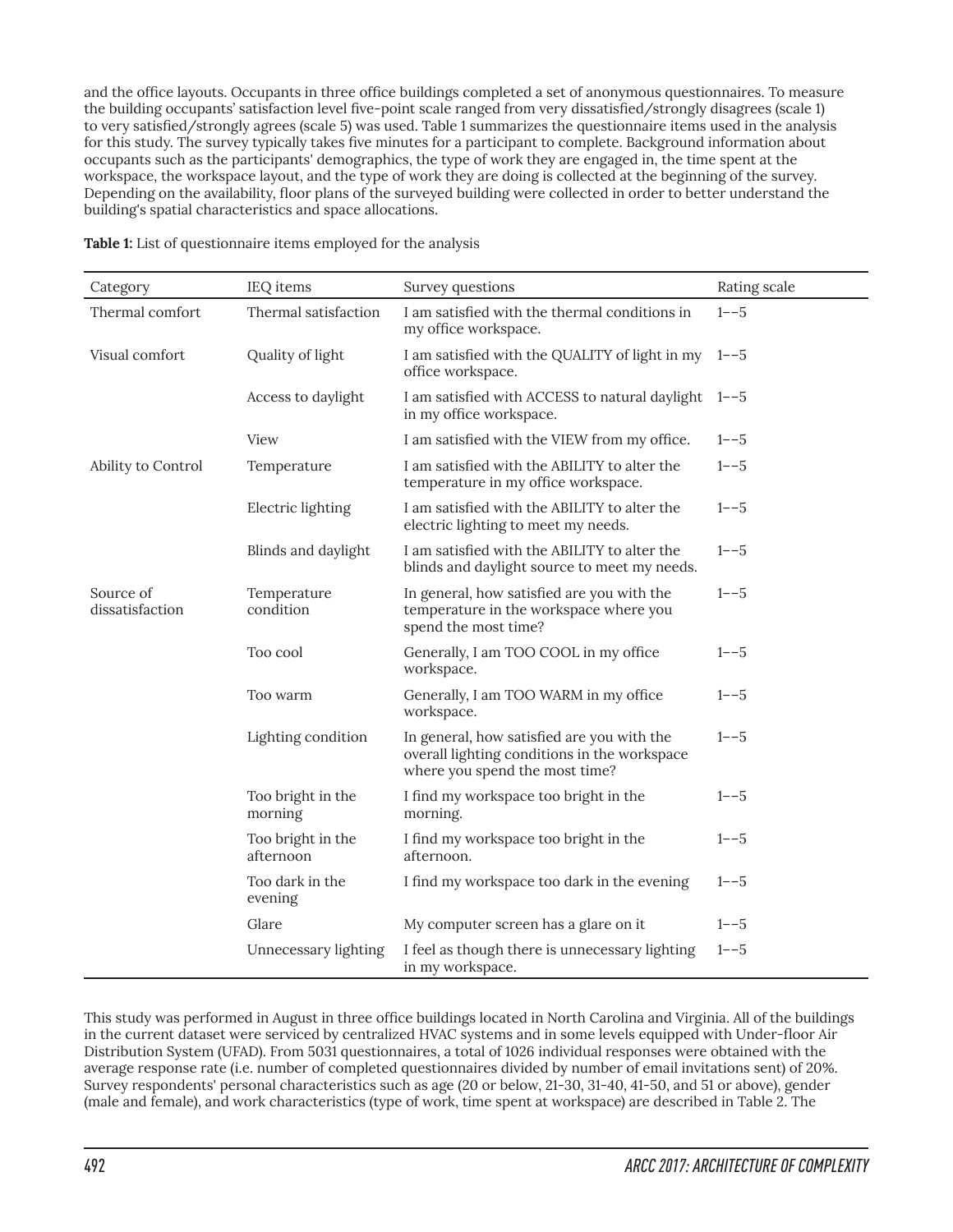majority of the participants were in open-plan office layouts (87.4%) compare with enclosed office. 31% of participants have age range between 41 and 50 years, 54.4% engaged in a typing or reading role (40.7%), and 51.8% worked in the same workspace between 1 and 5 years. The office layouts were classified into four categories: (1) Enclosed private office (private and shared with other people) (2) Open office (cubicles with high partitions), (3) Open office (cubicles with low partitions), and (4) Open office with no partitions. The workspace characteristics (office layouts) and the number of survey samples within each office layout category are listed in Table 3. Among the different configurations of open-plan offices, low-partitioned cubicle is the single most popular office configuration (54.3% of the total occupants). A small fraction of the survey respondents occupied private offices and shared single-room offices (11.5%).

| Personal characteristics              | Description            | Sample size (n) | Percentage (%) |  |
|---------------------------------------|------------------------|-----------------|----------------|--|
| Gender                                | Female                 | 511             | 49.8           |  |
|                                       | Male                   | 511             | 49.8           |  |
|                                       | Unknown                | $\overline{4}$  | $0.4\,$        |  |
| Age                                   | 20 or below            | $6\phantom{1}$  | $0.6\,$        |  |
|                                       | $21 - 30$              | 145             | 14.1           |  |
|                                       | $31 - 40$              | 284             | 27.7           |  |
|                                       | $41 - 50$              | 318             | $31.0\,$       |  |
|                                       | 51 or above            | 252             | 24.6           |  |
|                                       | I prefer not to answer | 21              | 2.0            |  |
| Work category (type of work group)    | Reading, seated        | 418             | 40.7           |  |
|                                       | Writing                | 23              | 2.2            |  |
|                                       | Typing                 | 558             | 54.4           |  |
|                                       | Filling, seated        | 3               | $0.3\,$        |  |
|                                       | Filling, standing      | $\,6\,$         | $0.6\,$        |  |
|                                       | Walking                | 17              | 1.7            |  |
|                                       | Lifting/packing        | $\mathbf{1}$    | 0.1            |  |
| Time of working in workspace occupied | Less than 1 year       | 432             | 42.1           |  |
|                                       | $1-5$ years            | 531             | 51.8           |  |
|                                       | 5+ years               | 63              | 6.1            |  |

Table 2: Characteristics of the respondent samples (total n=1026).

**Table 3:** Number of survey responses in different office layouts

| Office layout                                                 | Number | Percentage (%) |  |
|---------------------------------------------------------------|--------|----------------|--|
| Enclosed Office: private and shared with other people         | 118    | 11.5           |  |
| Open Office: cubicles with high partitions (5 feet or higher) | 181    | 17.6           |  |
| Open Office: cubicles with low partitions (lower than 5 feet) | 557    | 54.3           |  |
| Open Office: workspace in open office with no partitions      | 159    | 15.5           |  |
| Other                                                         | 11     | 1.1            |  |
| Total                                                         | 1026   | 100            |  |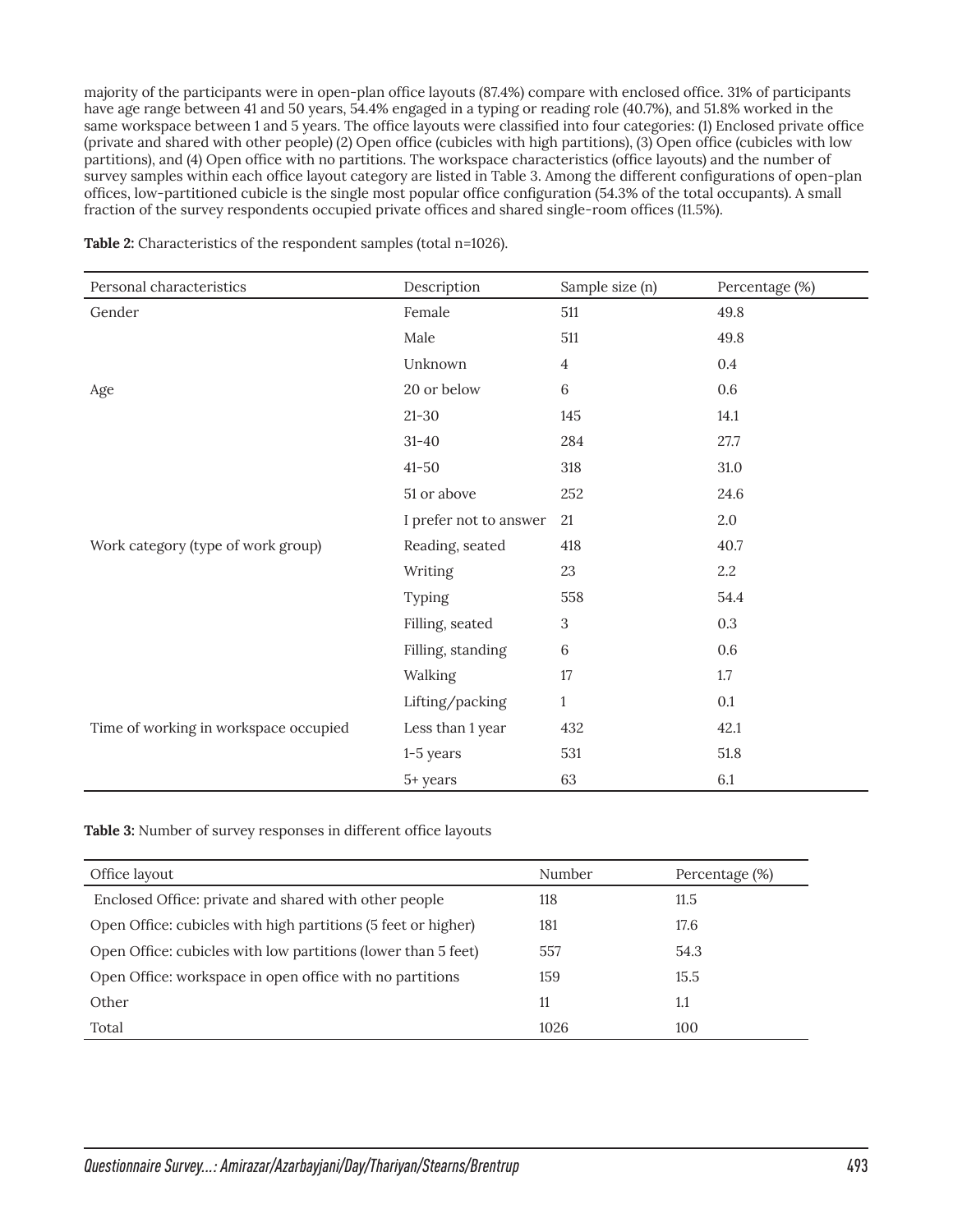#### **1.2. Data analysis**

Regarding the data, analysis measures have been taken. First, the mean satisfaction level of each IEQ factor (Table 2), except category of source of dissatisfaction, in four different office layouts was investigated. Also, the percentage of dissatisfied occupants who voted 1 and 2 on the five-point scale was estimated. This average shows the number of potential complaints in comfort studies. Second, separating those who were significantly dissatisfied assessed the importance level of dissatisfaction for each subcategory on lighting condition and thermal condition, which is done by analyzing IEQ factors under category "source of dissatisfaction". For this purpose, the number of occupants falling into score 1 and 2 were counted. The influence of each subcategory was examined in all office layouts in order to find out the most influential factor on lighting and thermal dissatisfaction. Third, multiple regression analysis was used to predict the level of effectiveness of various IEQ factors in relation to the occupants' overall assessment on their workspace. For this purpose, 7 IEQ factors under thermal comfort, visual comfort, and the ability to control in Table 1 were considered as independent variables and the overall satisfaction was considered as the dependent variable. Therefore, the relative importance of the 7 IEQ factors can be estimated by regression coefficients to determine overall satisfaction in different office layouts.

# **2.0 RESULTS**

#### **2.1. Occupant satisfaction with different aspects of IEQ**

Figure 1 compares the average score of occupants' overall satisfaction of the IEQ questionnaire items based on the five-point scale from very dissatisfied (1) to very satisfied (5) in four different office layouts. Closer inspection of the graph shows almost all IEQ factors in visual and thermal comfort categories achieved the satisfaction rated higher than neutral level by occupants in different office layouts. In contrast, occupants in all office layouts were dissatisfied with all IEQ factors in ability to control. Among 7 IEQ factors in Table 1, satisfaction with 'quality of light' received the highest overall workspace score in all four different office layouts. On the other hand, ability to alter the temperature received the lowest satisfaction score from occupants in all different office layouts. In terms of visual comfort, open-offices with low partitions outscored the other office layouts across 'view' and 'natural light'. Also It is registered as the second highest satisfaction score for 'quality of light'. Open-offices with high partitions received the lowest overall satisfaction score in almost all IEQ factors, except 'view'. Interestingly, the noticeable differences between open-plan offices with low partitions and open-plan offices with high partitions appeared in 'access to natural light' and 'view'. Between openplan offices, satisfaction with 'quality of light' and 'thermal condition' increased as the height of partitions decreased. Satisfaction with all IEQ factors in the category of ability to control was almost similar in for open-plan offices. In general, open-plan offices with high partitions reported the lowest occupant satisfaction across 6 out of 7 of the IEQ factors. In all four layouts, occupants expressed slight satisfaction with 'quality of light', while 'thermal condition' and 'ability to alter the blinds and daylight' were more neutral.



**Figure 1:** Mean satisfaction rating (1 = very dissatisfied, through 3 = neutral to 5 = very satisfied) for IEQ questionnaire items by office layout configurations.

Survey respondents who fell into the lowest two points (1 and 2) on the five-point satisfaction scale counted as the percentage of dissatisfied. The percentage of dissatisfied with each IEQ factor was shown in Fig. 2. In general, the most interesting aspect of this graph was the low dissatisfaction rates of most IEQ factors in all four different office layouts. Enclosed offices showed lower dissatisfaction rates than open-plan offices (except for 'visual comfort') while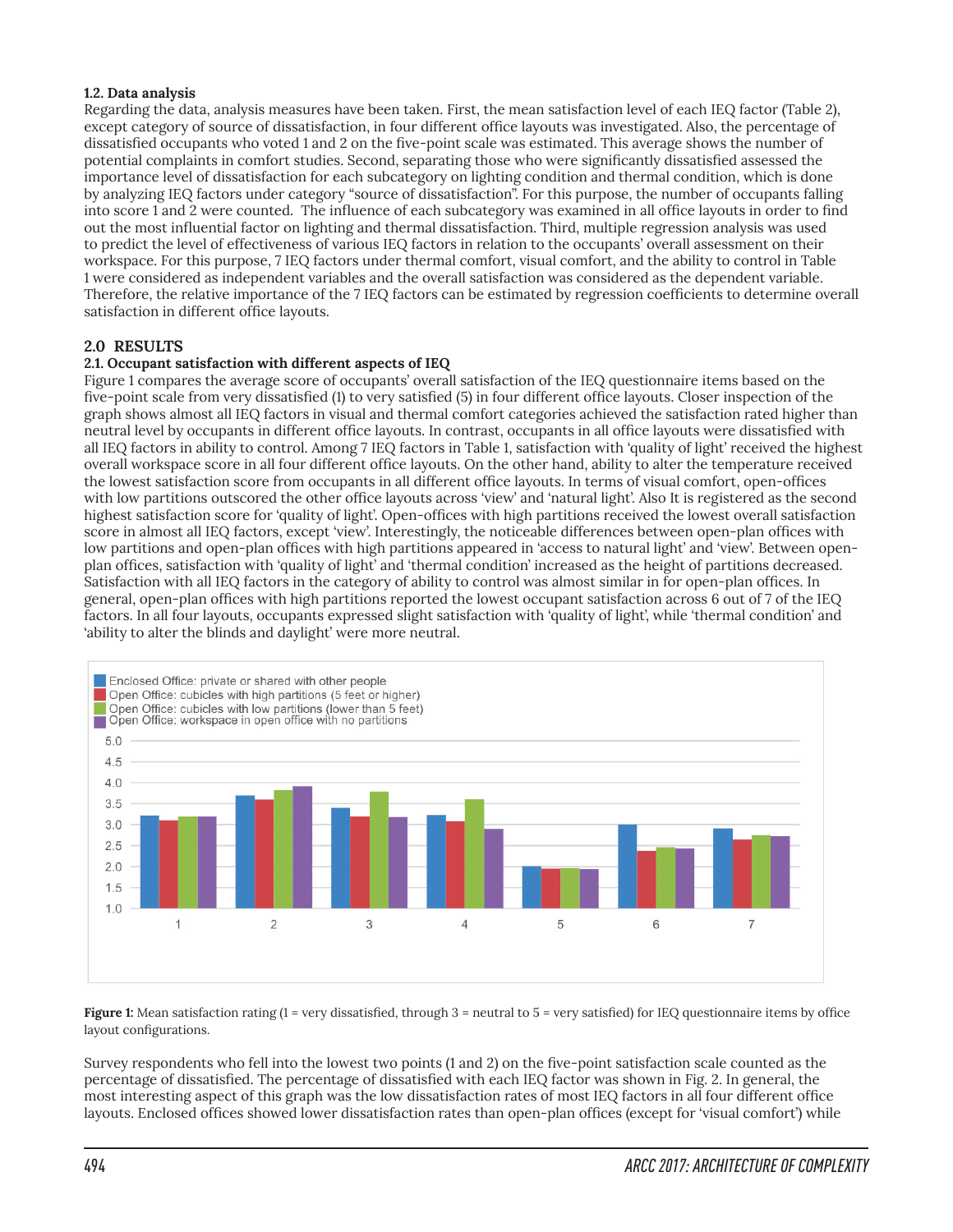no significant differences were found between different office layouts. Open-plan offices with low partitions were reported at almost the lowest level of dissatisfaction among three open-plan configurations across all IEQ factors except for 'quality of light' and 'thermal condition'. In addition, occupants in open-plan offices with low partition were more satisfied across all IEQ factors compare to open-offices with high partition. On the other hand, the highest levels of IEQ dissatisfaction were recorded in 'ability to alter temperature' which is considerably higher than other IEQ factors. More than half of the occupants in enclosed offices and about 60% of occupants in open-offices with no partitions reported dissatisfaction with this factor. The percentage of dissatisfaction for occupants of open-plans with high partitions was relatively higher than other open-office layouts in IEQ factors under categories of visual and thermal comfort.

Fig 3a and 3b compared the relative importance of different factors and their influence on thermal and lighting dissatisfaction in four office layouts. A number of factors reported by occupants were identified to address the most influential factor on lighting and thermal dissatisfaction. Further analysis showed that no significant differences were found between different IEQ factors in terms of lighting dissatisfaction. The major source of lighting dissatisfaction in open-offices with low partitions were 'unnecessary lighting in workspace', followed by 'workspace too bright in the morning'. In terms of thermal dissatisfaction, occupants in all types of office layouts tend to be more dissatisfied with 'too cool workspace' rather than 'too warm'. Dissatisfaction with 'too cool workspace' was almost doubled compared to 'too warm workspace' in all office layouts.



**Figure 2:** Percentage of Dissatisfied for IEQ questionnaire items by office layout configurations



**Figure 3:** Source of dissatisfaction of a) lighting and b) temperature in different office layouts

#### **2.2. Relative importance of different IEQ factors**

Multiple regression analysis was examined separately on survey responses from the layouts to determine how the relative importance of different IEQ factors changes under the different spatial configurations. The four regression models explain the variance in outcome variables for both genders between 38% and 47%. As Table 4 illustrates, the regression coefficient is used to examine the importance of individual IEQ factors' and the influence they have on the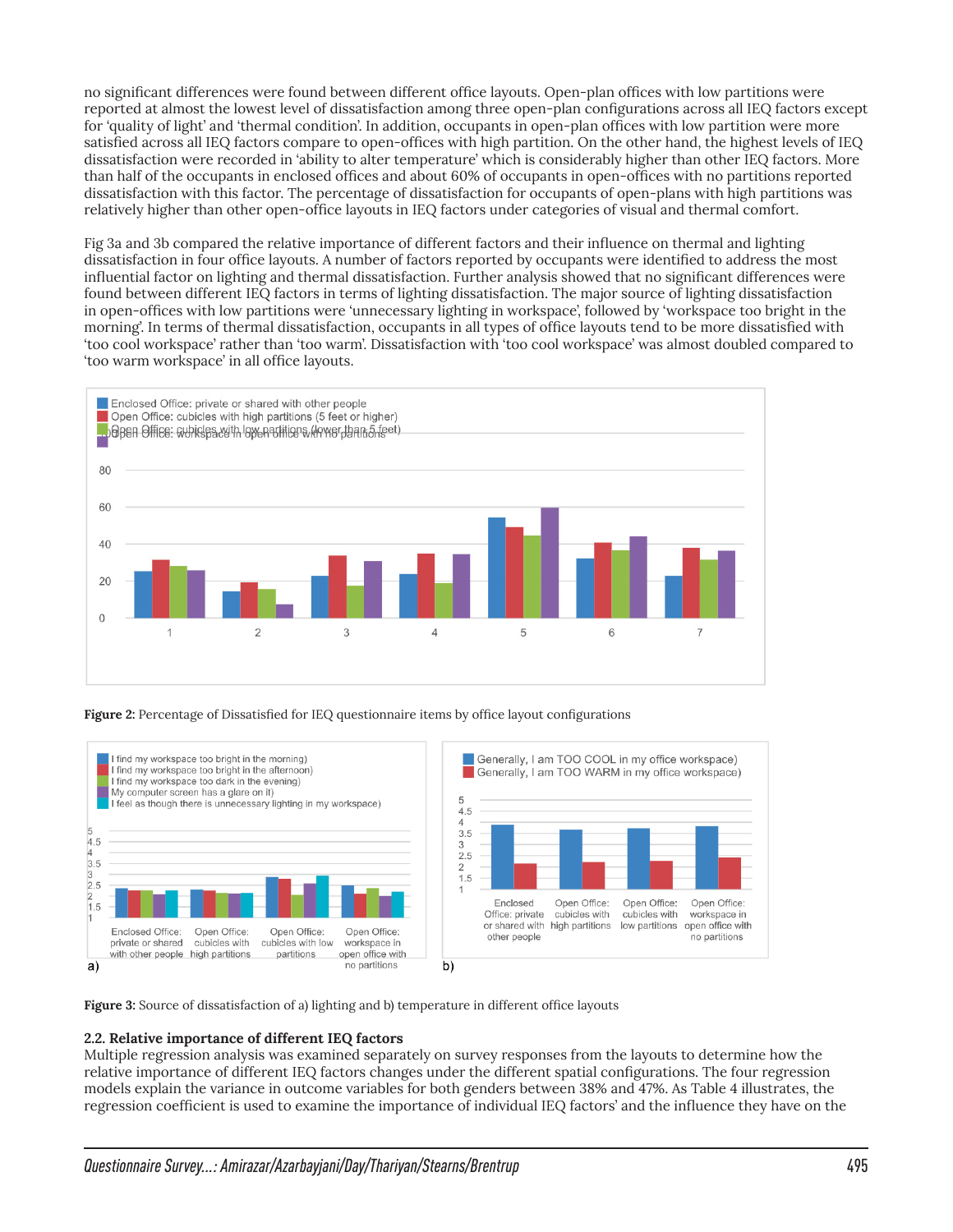occupants' satisfaction. Although insignificant regression coefficients are presented in the charts and the table, they are excluded from the analysis. Based on Table 4, a radar chart was created to visualize the various IEQ priorities of the four office layouts in Fig. 4 (included both significant and insignificant regression coefficients). For both gender, 'quality of light' ( $b = 0.21$  for enclosed offices), 'view' ( $b = 0.25$  for open-office high partitions and  $b = 0.25$  for open-office with no partitions), and 'thermal satisfaction' ( $b = 0.24$  for open-office with low partitions) have the strongest relationship with occupants' overall satisfaction (Fig. 4). However, the relative importance of 'view', 'thermal condition' and 'quality of light' varied between the different office layouts. While view ranked as the most important factor for occupants in open-offices with high partitions ( $b = 0.25$ ), it appeared as the least important factor in enclosed offices ( $b = 0.15$ ). Thermal condition had a relatively higher impact on open-offices with low partitions ( $b = 0.24$ ) and open-offices with no partitions (b = 0.21) on occupants' overall satisfaction. That indicated that its relative importance to the overall office satisfaction decreased as the height of partitions in open-offices reduced. Similarly, thermal condition was more important for those in open-plan offices with low partitions than occupants in other office layouts. Quality of light had a bigger impact on occupants' overall satisfaction in open-plan offices with low partitions than open-plan offices with no partitions.

Fig. 5 was created to visually compare the importance of various IEQ factors in different office layouts on overall satisfaction between different ages, genders, types of work, and time spent in the workspace. Although Fig. 5 illustrates both significant and insignificant regression coefficients, only significant ones are analyzed and reported. As shown in Fig. 5a and 5b, there are a number of remarkable differences between IEQ factors and their influence on female and male overall satisfaction. 'Thermal condition' factor had the highest influence on female overall satisfaction in enclosed offices (b = 0.32) followed by open-offices with low partitions (b = 0.30). However, this was the least influential factor on male overall satisfaction. View, quality of light, and access to natural light had the highest impact on male overall satisfaction. Moreover, 'view' had the biggest impact on male occupant overall satisfaction in open-plan offices with no partitions (b = 0.31). In the other words, thermal comfort was the most significant issue for females' overall satisfaction; However, visual comfort had the most influence on males' overall satisfaction.

|                                                           | Regression coefficients (b)                                                       |                                                                             |                                                                     |                                                                                       |
|-----------------------------------------------------------|-----------------------------------------------------------------------------------|-----------------------------------------------------------------------------|---------------------------------------------------------------------|---------------------------------------------------------------------------------------|
| Predictor                                                 | Enclosed<br>Office:<br>private or<br>shared with<br>other people<br>$(R2 = 0.46)$ | Open Office:<br><i>cubicles</i><br>with high<br>partitions<br>$(R2 = 0.38)$ | Open Office:<br>cubicles<br>with low<br>partitions<br>$(R2 = 0.47)$ | Open Office:<br>workspace in<br>open office<br>with no<br>partitions<br>$(R2 = 0.45)$ |
| Satisfy with the thermal conditions                       | $0.16**$                                                                          | $0.14**$                                                                    | $0.24**$                                                            | $0.21**$                                                                              |
| Satisfy with the quality of light                         | $0.21**$                                                                          | 0.10                                                                        | $0.22**$                                                            | $0.18**$                                                                              |
| Satisfy with access to natural daylight                   | 0.07                                                                              | 0.06                                                                        | $0.14**$                                                            | 0.10                                                                                  |
| Satisfy with the view                                     | $0.15*$                                                                           | $0.25**$                                                                    | $0.16**$                                                            | $0.25**$                                                                              |
| Satisfy with the ability to alter the temperature         | 0.01                                                                              | 0.01                                                                        | $-0.06$                                                             | 0.10                                                                                  |
| Satisfy with the ability to alter the electric lighting   | 0.00                                                                              | 0.10                                                                        | 0.01                                                                | $-0.09$                                                                               |
| Satisfy with the ability to alter the blinds and daylight | $0.16*$                                                                           | 0.11                                                                        | $0.08*$                                                             | 0.03                                                                                  |

**Table 4:** Implicit importance (estimated by regression coefficients) of 7 IEQ factors in relation to occupant overall workspace satisfaction for both genders

Note: Dependent variable: Overall satisfaction with workspace. Significance level: \*\*P < 0.01, \*P < 0.05.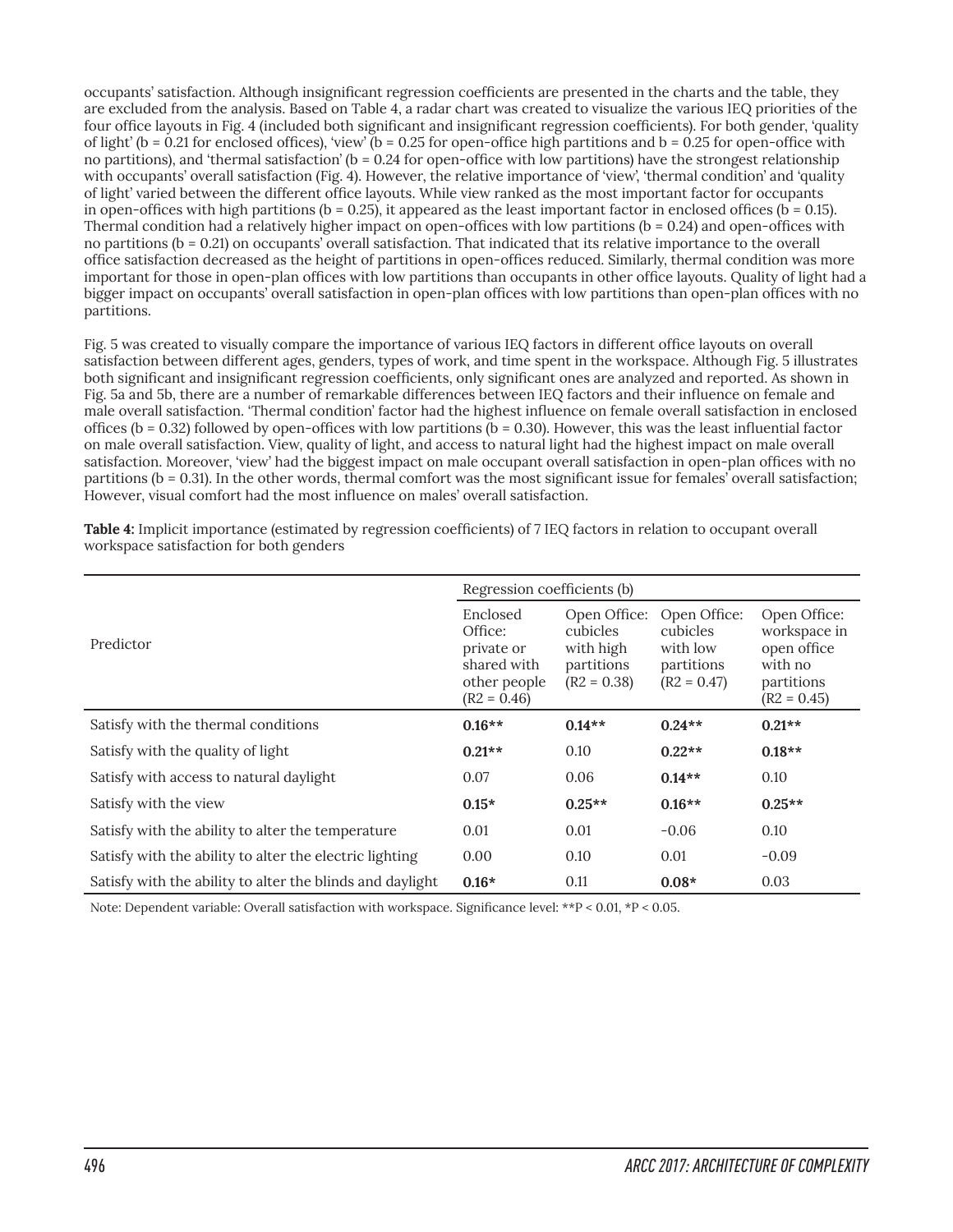

**Figure 4:** Relative importance of IEQ factors estimated by regression coefficients in four different office layouts for both genders

Fig. 5c, 5d, 5e, and 5f show the relative importance of 7 IEQ factors in relation to the occupants' overall satisfaction between four different age groups and their workspace. The relative importance of all IEQ factors varied between the different age groups in four office layouts. In general, among all IEQ factors, 'view', 'quality of light', and 'access to natural light' showed the strongest relationship with occupants' overall satisfaction within various age groups. In openoffices with no partitions, 'thermal condition' (age 21-30) 'view' (age 31-40 and 51 or above) had the highest influence on occupants' overall satisfaction. Interestingly, in open-plan offices with high partitions, 'view' was the most influential factors on overall satisfaction of occupants between the age of 21 and 50. The factor of 'thermal condition' was strongly related to overall satisfaction of occupants between the age of 31 and 50 in open-plan offices with low partitions compared to the other office layouts. As mentioned in section 2, the majority of occupants engaged in reading and typing in various office layouts. Further analysis between the two types of the work in all four office layouts indicated that although 'thermal condition' had the highest impact on occupants' overall satisfaction for typing, 'quality of light' was the most influential factor for reading (Fig. 5g and 5h).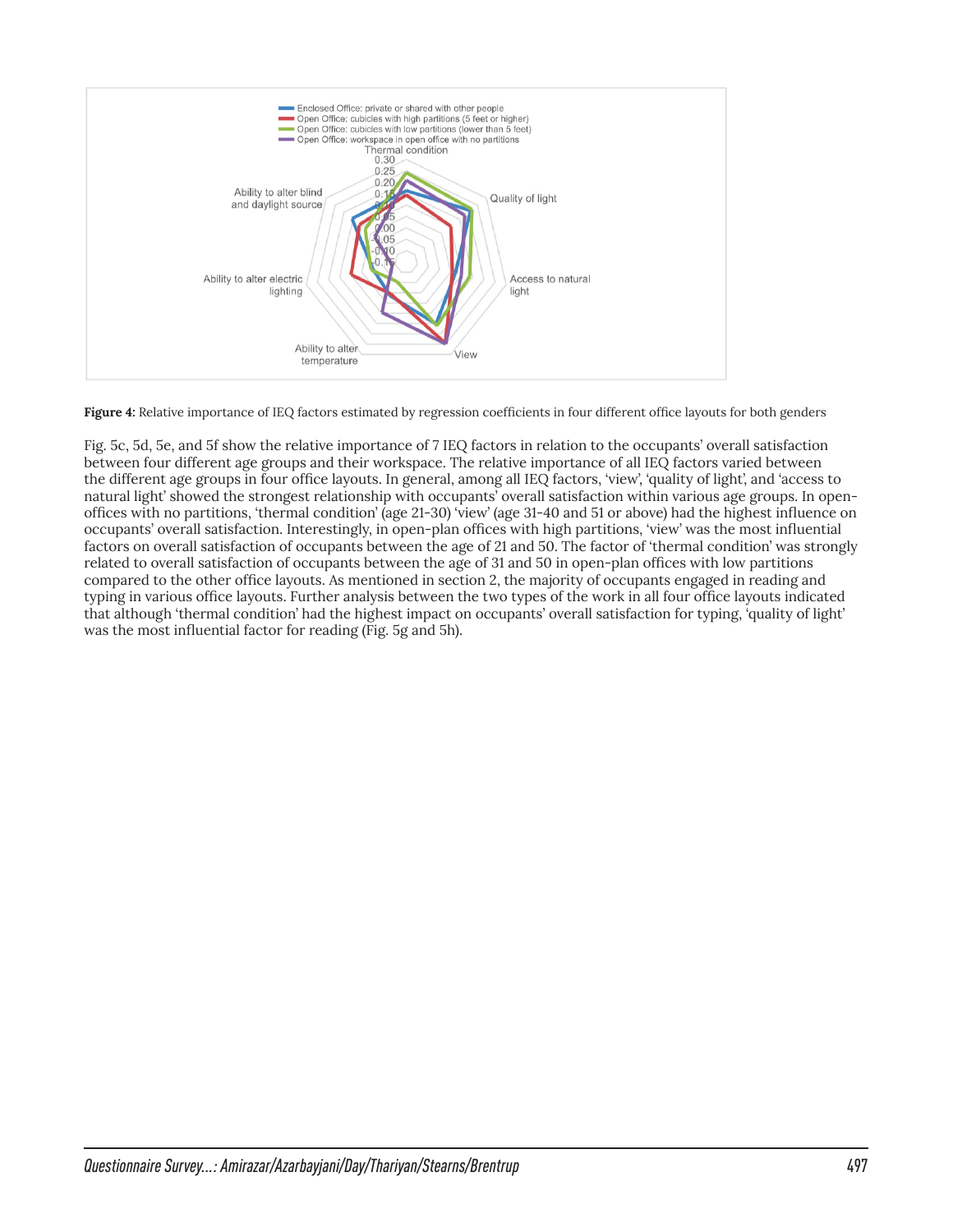

**Figure 5:** Relative importance of IEQ factors estimated by regression coefficients in four different office layouts for a) male, b) female, c) age (21-30), d) age (31-40), e) age (41-50), f) age 51 or above, g) type of work (reading, seated), h) type of work (typing).

# **DISCUSSION AND CONCLUSION**

Overall, this study identified that occupants' responses on different IEQ factors varied among office layouts (enclosed private and shared, open office with high partitions, open office with low partitions, and open office with no partitions). According to Fig. 1 and Fig. 2, occupants in open-office with low partitions were remarkably more satisfied with visual comfort (except 'quality of light') than occupants in the other three office layouts. In contrast, open-offices with high partitions received the lowest mean satisfaction score and highest percentage of dissatisfaction in almost all visual comfort factors except 'view'. This is because of the lower partitions are, there is more access to light. In the other words, it seems that the height of partition can contribute to better visual satisfaction. Between open-plan offices, satisfaction with 'quality of light' and 'thermal condition' slightly increased as the height of partitions decreased. Even though the mean score for all IEQ factors under the categories of visual comfort and thermal comfort were slightly above the neutral line on the satisfaction scale, all IEQ factors in the category of ability to control were mostly rated as dissatisfied. Further analysis showed that feeling too cool in the workspace was the main cause of occupants' thermal dissatisfaction. The level of importance of different IEQ factors inferred by multiple regression models revealed that the impact of 'quality of light', 'view', and 'thermal satisfaction' had on overall satisfaction were relatively large. One of the